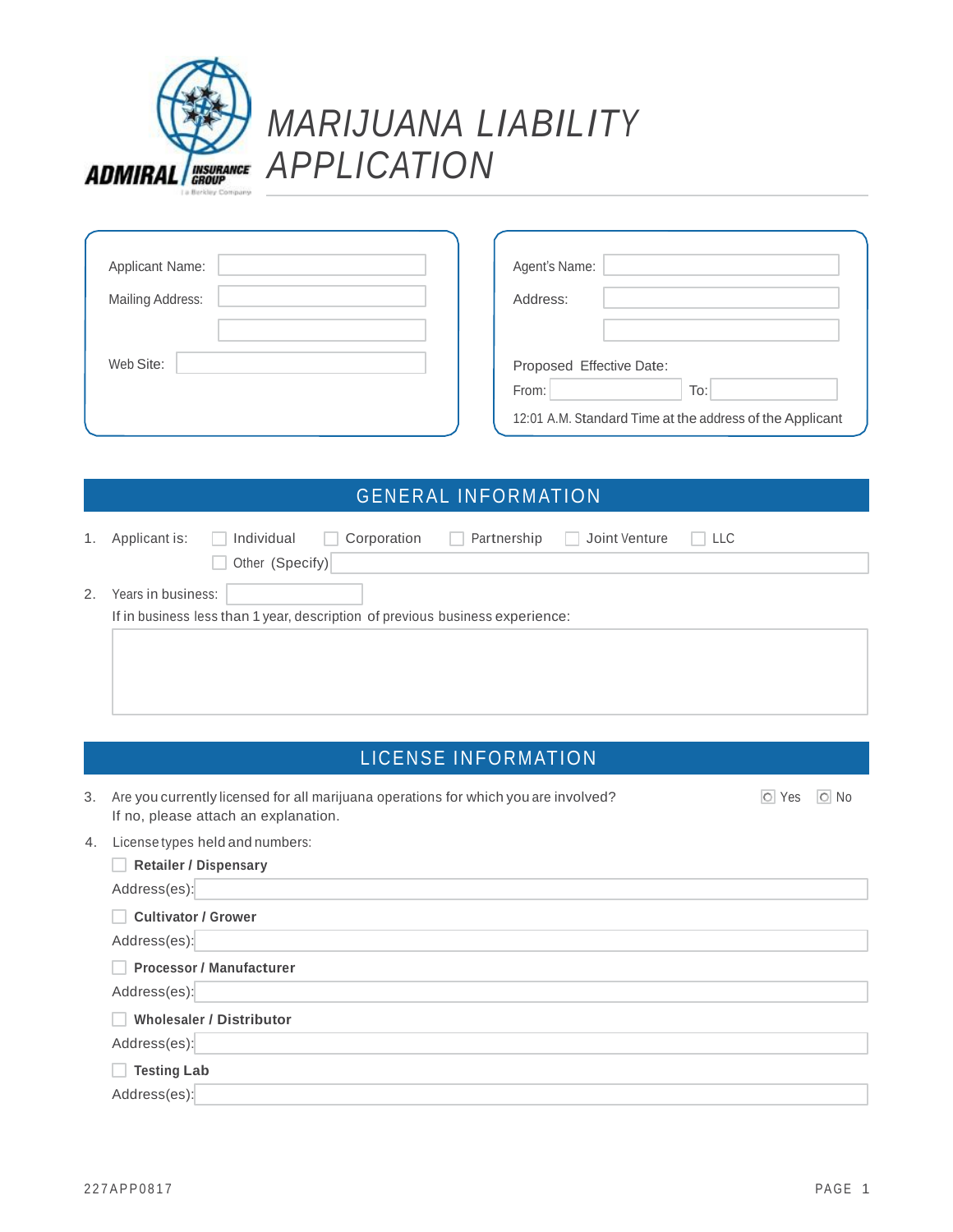| <b>Special Events / Social Clubs</b>                 |                                                                           |                     |                                   |
|------------------------------------------------------|---------------------------------------------------------------------------|---------------------|-----------------------------------|
| Address(es):                                         |                                                                           |                     |                                   |
| <b>Home Delivery</b>                                 |                                                                           |                     |                                   |
| Address(es):                                         |                                                                           |                     |                                   |
| Microbusiness (California Only)                      |                                                                           |                     |                                   |
| Address(es):                                         |                                                                           |                     |                                   |
| Please list all license numbers:                     |                                                                           |                     |                                   |
|                                                      |                                                                           |                     |                                   |
|                                                      |                                                                           |                     |                                   |
| Marijuana use license type(s):                       | Adult-Use / Recreational                                                  | Medical             |                                   |
|                                                      | Do you have any temporary or pending licenses? If yes, please attach your |                     | $\boxed{\circ}$ Yes<br>$\circ$ No |
| state license application.                           |                                                                           |                     |                                   |
| Annual sales:                                        |                                                                           |                     |                                   |
|                                                      | <b>Upcoming Year</b><br>(Estimate)                                        | <b>Current Year</b> | First Prior Year                  |
| <b>Total Gross Sales</b>                             |                                                                           |                     |                                   |
| Percentage of gross sales by operation:              |                                                                           |                     |                                   |
| Retailer / Dispensary / Delivery                     |                                                                           |                     | $\%$                              |
| Cultivator / Grower                                  |                                                                           |                     | $\%$                              |
| Processor / Manufacturer                             |                                                                           |                     | $\%$                              |
| Wholesaler / Distributor                             |                                                                           |                     | $\%$                              |
| <b>Testing Laboratory</b>                            |                                                                           |                     | $\%$                              |
| <b>Special Events</b>                                |                                                                           |                     | $\%$                              |
| Other (Attach Description)                           |                                                                           | $\%$                |                                   |
| All Operations                                       |                                                                           |                     | 100%                              |
| Percentage of gross sales by product type:           |                                                                           |                     |                                   |
| Recreational marijuana (bud, leaf, flower or trim)   |                                                                           |                     | $\%$                              |
| Infused recreational marijuana - edibles             |                                                                           |                     | $\%$                              |
| Infused recreational marijuana - other than edibles  |                                                                           | $\%$                |                                   |
| Recreational marijuana concentrates or oils          |                                                                           | $\%$                |                                   |
| Vaporizer pens (electronic cigarettes)               |                                                                           | $\%$                |                                   |
| Medical marijuana (including infused products)       |                                                                           | $\%$                |                                   |
| Cannabis products without THC or active cannabinoids |                                                                           |                     | $\%$                              |
| Other (Attach Description)                           |                                                                           |                     | $\%$                              |
| <b>All Products</b>                                  |                                                                           |                     | 100%                              |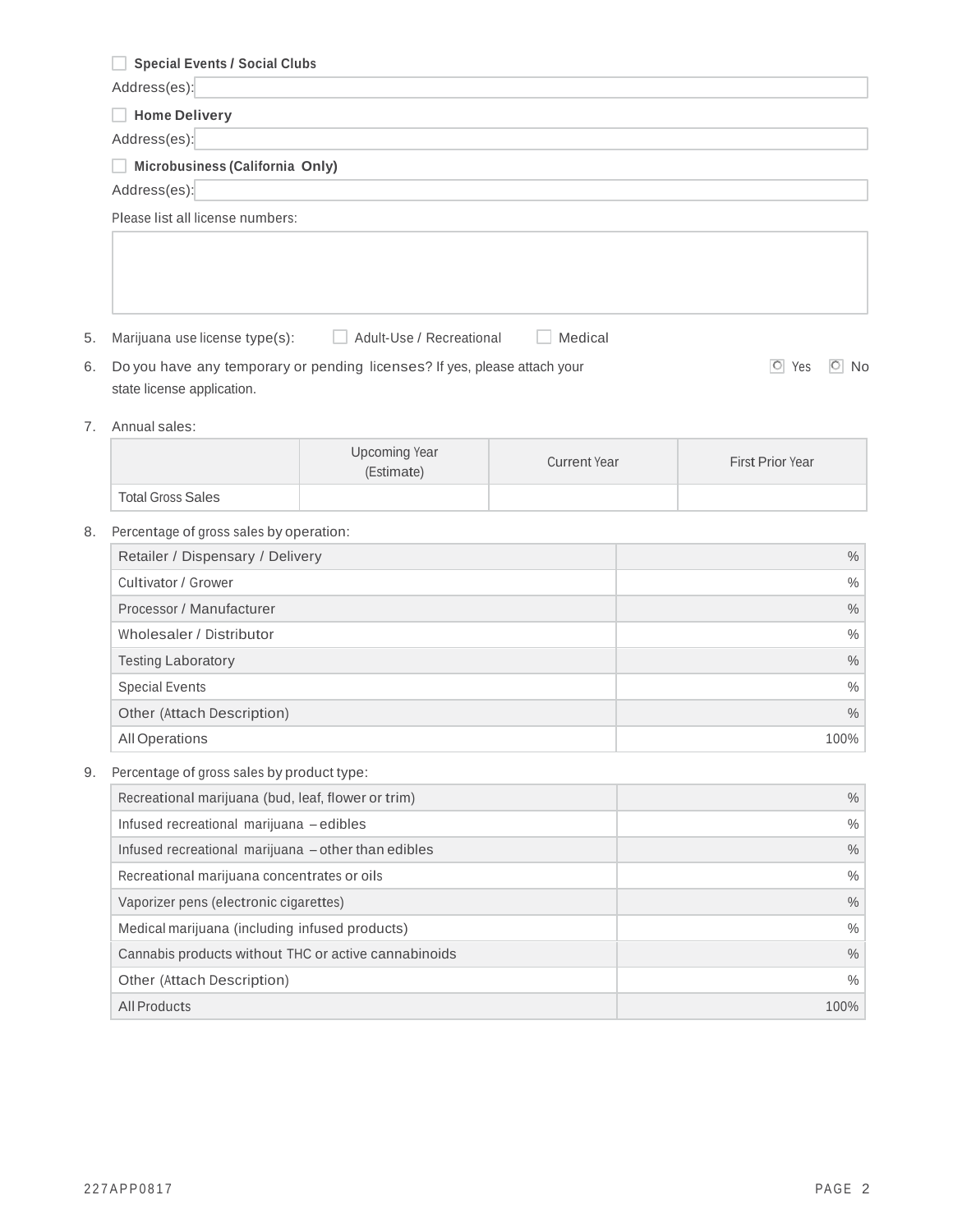# OPERATIONS – ALL LICENSE TYPES

| 10. Is there any residential structure or space on the premises? If yes, please attach an<br>explanation.                                                                                                                                                                                                                      | $\circ$<br>Yes                                 | $\overline{\circ}$<br><b>No</b>                  |
|--------------------------------------------------------------------------------------------------------------------------------------------------------------------------------------------------------------------------------------------------------------------------------------------------------------------------------|------------------------------------------------|--------------------------------------------------|
| 11. Are there any firearms on the premises?<br>If yes, are the firearms limited to third-party contracted security firms? If no, please attach an<br>explanation.                                                                                                                                                              | $\circ$<br>Yes<br> O <br>Yes                   | $\circ$<br><b>No</b><br>$\overline{\circ}$<br>No |
| 12. Are there any dogs other than service or support dogs on the premises?<br>If yes, are the dogs limited to third-party contracted security firms? If no, please attach an<br>explanation.                                                                                                                                   | O <br>Yes<br>$\circ$<br>Yes                    | $\circ$<br><b>No</b><br>$\circ$ No               |
| 13. Is security provided by an independent security guard service?<br>If yes:<br>Do you execute a written contract with the service? If no, please attach an explanation.<br>Does the contract require the service to defend and indemnify you to the<br>fullest extent permitted by law? If no, please attach an explanation. | $\circ$<br>Yes<br> O <br>Yes<br>$\circ$<br>Yes | $\boxed{\circ}$ No<br>$\circ$ No<br>$\circ$ No   |
| 14. Are Certificates of Insurance evidencing coverage of at least \$1,000,000 obtained and<br>are you added as an Additional Insured under the policy for all testing labs, private<br>security firms, manufacturers, or suppliers used? If no, please attach an explanation.                                                  | O <br>Yes                                      | $\overline{O}$<br><b>No</b>                      |
| 15. Have any license requirements been waived by the State or Municipality?<br>If yes, please attach an explanation.                                                                                                                                                                                                           | O <br>Yes                                      | O <br><b>No</b>                                  |

# OPERATIONS – RETAIL ONLY

| 16. Is onsite consumption allowed?                                                       |                     |            |
|------------------------------------------------------------------------------------------|---------------------|------------|
| 17. Is any physician or other medical professional employed or contracted?               | O <br>Yes           | $\circ$ No |
| If yes, please attach an explanation.                                                    | $\circ$ Yes         | $\circ$ No |
| 18. Do you sell any tobacco or alcohol or any products unrelated to marijuana, marijuana | lol i<br>Yes        | $\circ$ No |
| smoking, or marijuana vaping? If yes, please attach an explanation.                      | $\boxed{\circ}$ Yes | $\circ$ No |
| 19. Are any products sold online?                                                        | $\circ$ Yes         | $\circ$ No |
| 20. Are home delivery services available or provided?                                    | $\circ$ Yes         | $\circ$ No |
| 21. Are customers able to obtain products from a drive-thru?                             | $\circ$ Yes         | $\circ$ No |
| 22. Are any products for sale imported from outside the United States?                   |                     |            |

| <b>PRODUCT RECALLS</b> |  |  |
|------------------------|--|--|
|                        |  |  |

| 23. Have you voluntarily or involuntarily recalled in the past five years, or are you |
|---------------------------------------------------------------------------------------|
| considering recalling, any known or suspected defective products from the market?     |
| If yes, please attach an explanation.                                                 |

# LOSS HISTORY AND KNOWN EVENTS

| 24. Whether or not covered by insurance, has any claim been made or suit been brought<br>against you in the past five years? If yes, please attach an explanation. | $\circ$ Yes $\circ$ No |  |
|--------------------------------------------------------------------------------------------------------------------------------------------------------------------|------------------------|--|
| 25. Are you aware of any investigation, incident, condition, circumstance, defect or                                                                               |                        |  |
| suspected defect in any product, service or work, which may result in a claim against                                                                              |                        |  |
| you that is not disclosed above? If yes, please attach an explanation.                                                                                             | O Yes O No             |  |

O Yes O No